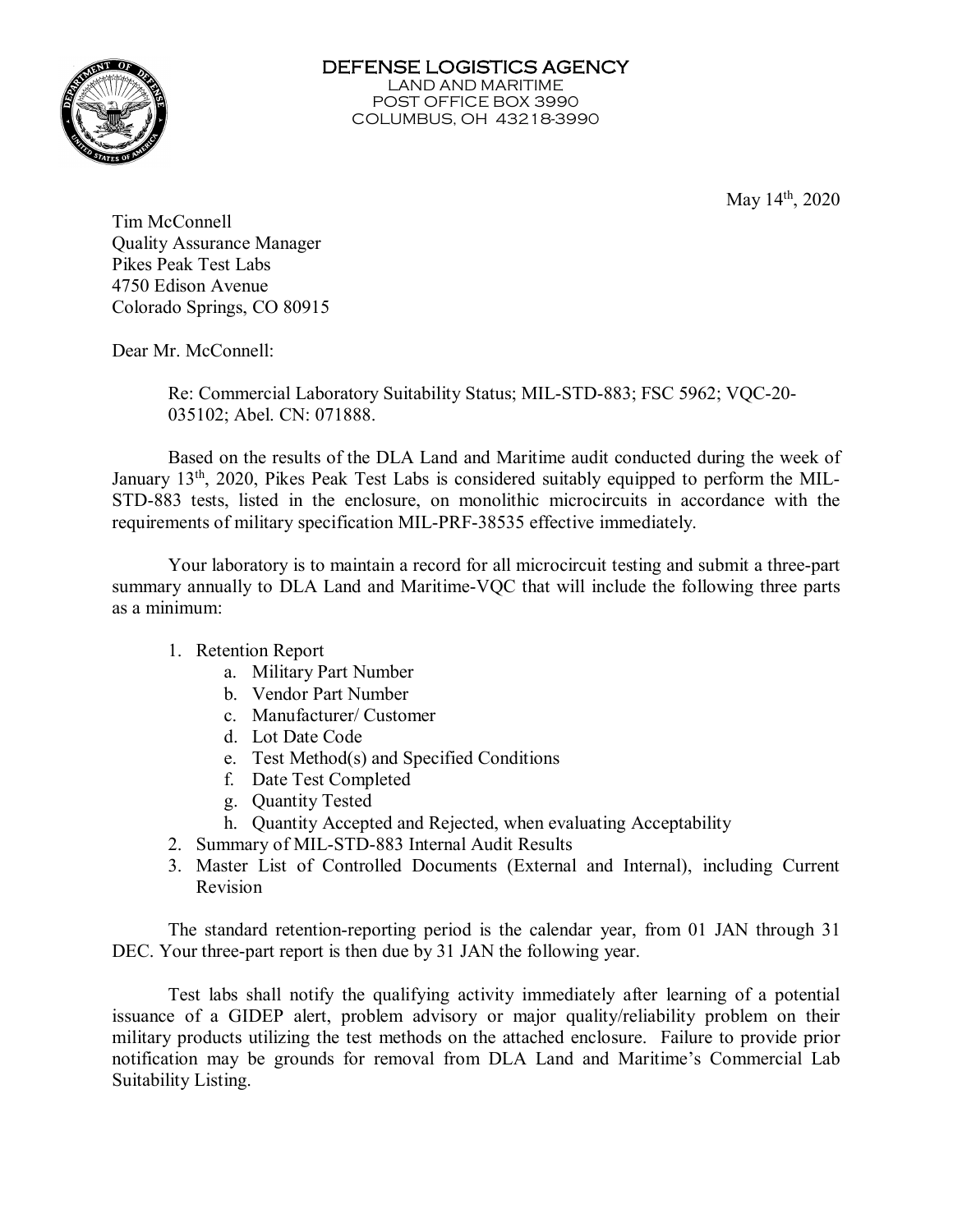This Laboratory Suitability is subject to the policies, procedures, and conditions of the Defense Standardization Program, as published in the manual DoD 4120.24-M, SD-6, and the DLA Land and Maritime-VQ Laboratory Suitability Booklet.

This laboratory suitability is valid until withdrawn by DLA Land and Maritime-VQC. Any deviation to the test method or condition(s) listed herein must be approved by the Qualifying Activity.

If you have any questions, please contact Mr. Jerrod Abel at (614) 692-9933.

Sincerely,

ADAMS.MICHAE ADAMS.MICHAEL.S.12302304 L.S.1230230427 Date: 2020.05.15 08:38:28 -04'00'

MICHAEL S. ADAMS Chief Custom Devices Branch

Enclosure

**Visit us on the web at: [https://landandmaritimeapps.dla.mil/Offices/Sourcing\\_and\\_Qualification/](https://landandmaritimeapps.dla.mil/Offices/Sourcing_and_Qualification/)**